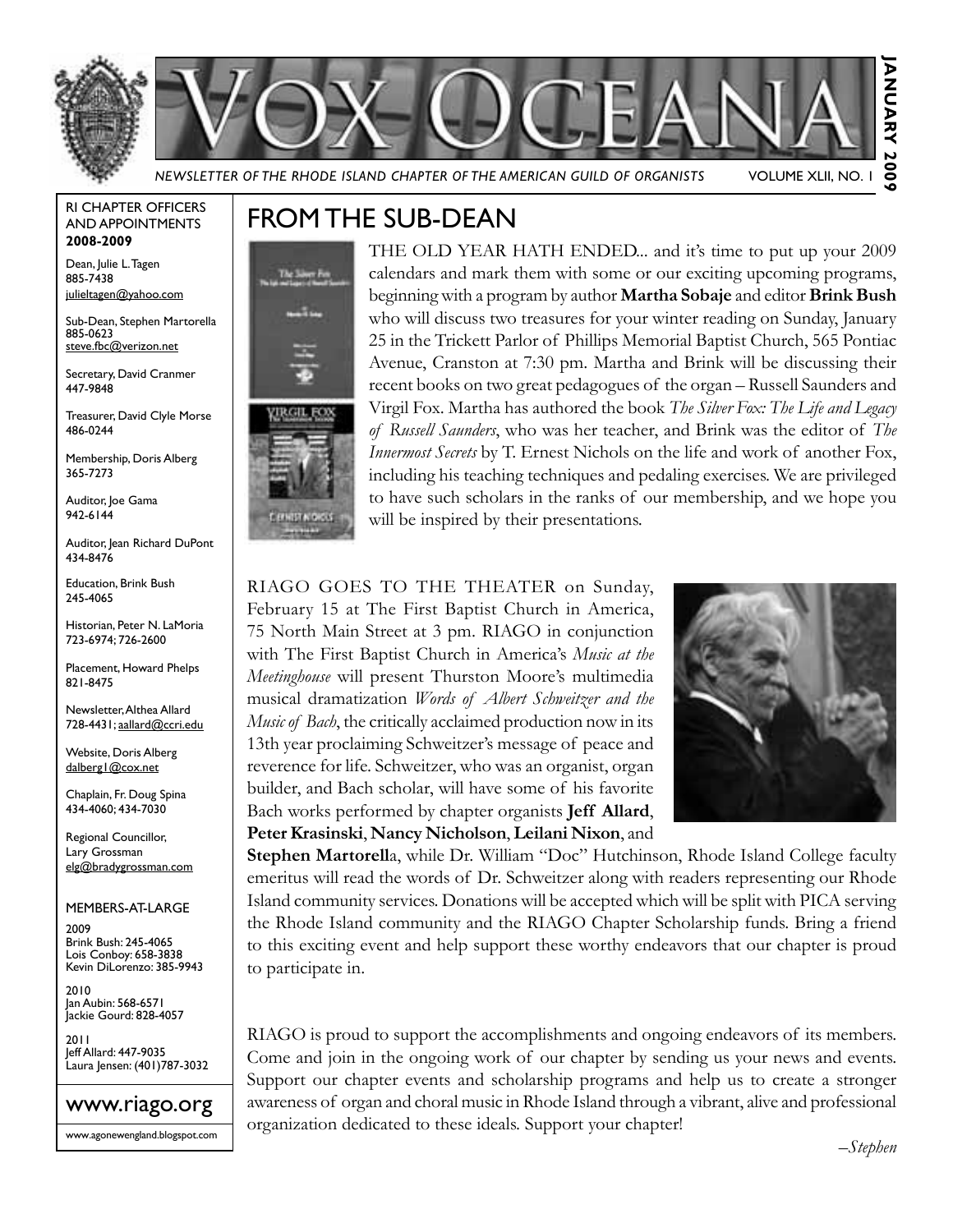# **EVENTS**

## **Sunday, January 11, 3:00 pm:**

**Christopher Gage** will present an organ recital featuring the music of Bach, Couperin, Franck, Mendelssohn, and others. Reception to follow. Newman Congregational Church, 100 Newman Avenue, Rumford.

### **Saturday, February 21, 7:00 pm:**

Bach Cantatas: an educational outreach program with Providence College and Sine Nomine Choral Ensembles. The Smith Center for the Arts at Providence College 333 Eaton St., Providence. Free; handicapped accessible. www.newportbaroque.org, 401-855-3096

# Methuen Organ Featured

The series TourBus is proud to announce the release of the second DVD which features the great organ in Methuen, Massachusetts, introduced by Dr. Carol Williams who tours inside the organ to see its mammoth workings. Dr. Williams then speaks with Edward J. Sampson (President of the Board of Trustees) as he explains the history of this amazing instrument. Music includes *Mad Rush*, Philip Glass; *Riff Raff*, Giles Swayne; *Toccata in Seven*, John Rutter; *Mozart Changes*, Zsolt Gardonyi, and *The Entertainer*, Scott Joplin. http://melcot.com/recordings.html

# Study Tour Opportunity

Dr. Michael Bauer, Professor of Organ and Church Music the University of Kansas sends a note that the University of Kansas is sponsoring a North German Organ Study Tour from July 28-August 10, 2009, under his direction. This tour will include a significant number of the major Schnitger organs, as well as renaissance instruments, important 17th century organs by Scherer and Stellwagen, romantic organs by Ladegast and Sauer, and contemporary instruments by Ahrend and Metzler, a tour of Ahrend shop and free time in Hamburg and Lübeck. Information: http://www2.ku.edu/~organ; mbauer@ku.edu, or 785-864-9744.

# Member News

Congratulations to **Bob Nolan**, recently appointed organist/director at Woodridge Congregational Church and to **Bill Lacey**, organist/director at Church of the Holy Spirit, Fall River.

# News from National

In an effort to increase the value of the benefits package for AGO voting members, access to the Positions Available listings on the AGO National website will be limited exclusively to AGO voting members as of Monday, December 15th. It is appropriate that these listings be made available only to voting members, since members' dues pay for the operation of the Guild's website and maintenance of its job postings board. In addition, this new limitation will ensure that only those organists who have agreed to abide by the AGO Code of Ethics and Code of Professional Standards will have access to the jobs advertised on the AGO website.

When you go to view the details of a Position Available online, you will be asked to fill in a User Name and Password. Enter your unique AGO identification number in both fields to gain access to the details of all job openings. Your ID number is located above your name on the address label that appears on your copy of TAO each month. This login procedure may be further refined and enhanced in the weeks ahead. Questions: 212-870-2310.

# Regional Convention

Boston 2009 Regional Convention (July 1-4, 2009) The steering committee, led by Michael Kleinschmidt, has been working very hard to finalize plans for our regional convention next summer. This is a joint convention with Region II (New York and New Jersey) and promises to be a spectacular event. Details of performers and sessions, as well as discounted early registration are now online: http://www.agoboston2009.com/

# From the Region One Blog

The 15th annual AGO National Conference on Organ Pedagogy will be held in New Haven, CT from March 11-14, 2009. The Yale Institute of Sacred Music, an interdisciplinary graduate center dedicated to the study and practice of sacred music, worship, and the arts, will host the conference. The four-day conference will be held at the Institute, in the Sterling Divinity Quadrangle, as well as other locations at Yale University, and in downtown New Haven. Information is available at http://www.yale.edu/ism/events/ago\_main.html